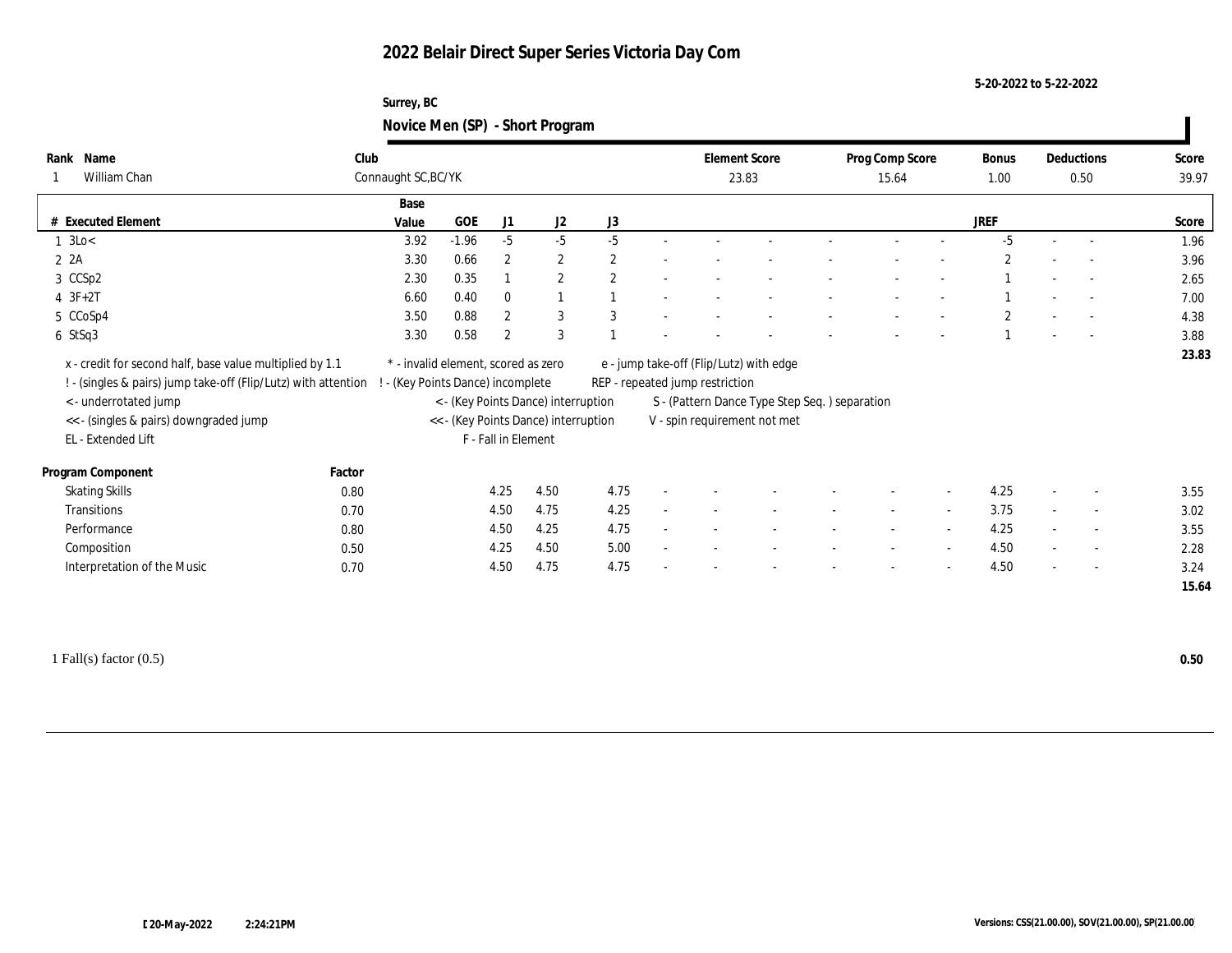# **2022 Belair Direct Super Series Victoria Day Com**

### **Surrey, BC Novice Men (SP) - Short Program**

| Name<br>Rank                                                   | Club   |                                     |         |                     |                                      |                | <b>Element Score</b>            |                                               | Prog Comp Score |                          | <b>Bonus</b>   | Deductions               | Score |
|----------------------------------------------------------------|--------|-------------------------------------|---------|---------------------|--------------------------------------|----------------|---------------------------------|-----------------------------------------------|-----------------|--------------------------|----------------|--------------------------|-------|
| Alex Wang<br>2                                                 |        | Champs ISC of BC, BC/YK             |         |                     |                                      |                |                                 | 16.24                                         | 14.47           |                          | $0.00\,$       | 0.00                     | 30.71 |
|                                                                |        | Base                                |         |                     |                                      |                |                                 |                                               |                 |                          |                |                          |       |
| <b>Executed Element</b>                                        |        | Value                               | GOE     | J1                  | J2                                   | J3             |                                 |                                               |                 |                          | <b>JREF</b>    |                          | Score |
| 1 2A                                                           |        | 3.30                                | 0.66    | $\overline{2}$      | $\mathbf{2}$                         | $\overline{2}$ |                                 |                                               |                 |                          | $\mathfrak{D}$ |                          | 3.96  |
| $2 \, 35 <$                                                    |        | 1.30                                | $-0.65$ | $-5$                | $-5$                                 | $-5$           |                                 |                                               |                 |                          | $-5$           |                          | 0.65  |
| $3$ $2Lz+2T$                                                   |        | 3.40                                | $-0.11$ | $-1$                | $\bf{0}$                             | $-1$           |                                 |                                               |                 |                          | $\bf{0}$       |                          | 3.29  |
| 4 CCSp1                                                        |        | 2.00                                | 0.10    | $\mathbf{0}$        | $\mathbf{1}$                         | $\mathbf{0}$   |                                 |                                               |                 |                          |                | $\overline{a}$           | 2.10  |
| 5 StSq3                                                        |        | 3.30                                | 0.25    |                     | $\mathbf{2}$                         | $-1$           |                                 |                                               |                 |                          |                |                          | 3.55  |
| 6 CCoSp2                                                       |        | 2.50                                | 0.19    | $\mathbf{0}$        |                                      |                |                                 |                                               |                 |                          |                |                          | 2.69  |
| x - credit for second half, base value multiplied by 1.1       |        | * - invalid element, scored as zero |         |                     |                                      |                |                                 | e - jump take-off (Flip/Lutz) with edge       |                 |                          |                |                          | 16.24 |
| ! - (singles & pairs) jump take-off (Flip/Lutz) with attention |        | ! - (Key Points Dance) incomplete   |         |                     |                                      |                | REP - repeated jump restriction |                                               |                 |                          |                |                          |       |
| <- underrotated jump                                           |        |                                     |         |                     | < - (Key Points Dance) interruption  |                |                                 | S - (Pattern Dance Type Step Seq.) separation |                 |                          |                |                          |       |
| << - (singles & pairs) downgraded jump                         |        |                                     |         |                     | << - (Key Points Dance) interruption |                |                                 | V - spin requirement not met                  |                 |                          |                |                          |       |
| EL - Extended Lift                                             |        |                                     |         | F - Fall in Element |                                      |                |                                 |                                               |                 |                          |                |                          |       |
|                                                                |        |                                     |         |                     |                                      |                |                                 |                                               |                 |                          |                |                          |       |
| Program Component                                              | Factor |                                     |         |                     |                                      |                |                                 |                                               |                 |                          |                |                          |       |
| <b>Skating Skills</b>                                          | 0.80   |                                     |         | 4.00                | 4.00                                 | 4.25           |                                 |                                               |                 | $\overline{\phantom{a}}$ | 4.00           | $\overline{\phantom{a}}$ | 3.25  |
| Transitions                                                    | 0.70   |                                     |         | 4.25                | 4.25                                 | 4.50           |                                 |                                               |                 |                          | 3.75           | $\sim$                   | 2.93  |
| Performance                                                    | 0.80   |                                     |         | 4.25                | 4.00                                 | 3.75           |                                 |                                               |                 | $\overline{\phantom{a}}$ | 4.00           | $\overline{\phantom{a}}$ | 3.20  |
| Composition                                                    | 0.50   |                                     |         | 4.50                | 4.25                                 | 4.25           |                                 |                                               |                 |                          | 4.25           | $\sim$                   | 2.16  |
| Interpretation of the Music                                    | 0.70   |                                     |         | 4.25                | 4.25                                 | 4.00           |                                 |                                               |                 |                          | 4.25           | $\sim$                   | 2.93  |
|                                                                |        |                                     |         |                     |                                      |                |                                 |                                               |                 |                          |                |                          | 14.47 |
|                                                                |        |                                     |         |                     |                                      |                |                                 |                                               |                 |                          |                |                          |       |

 **0.00**

 $\blacksquare$ 

**5-20-2022 to 5-22-2022**